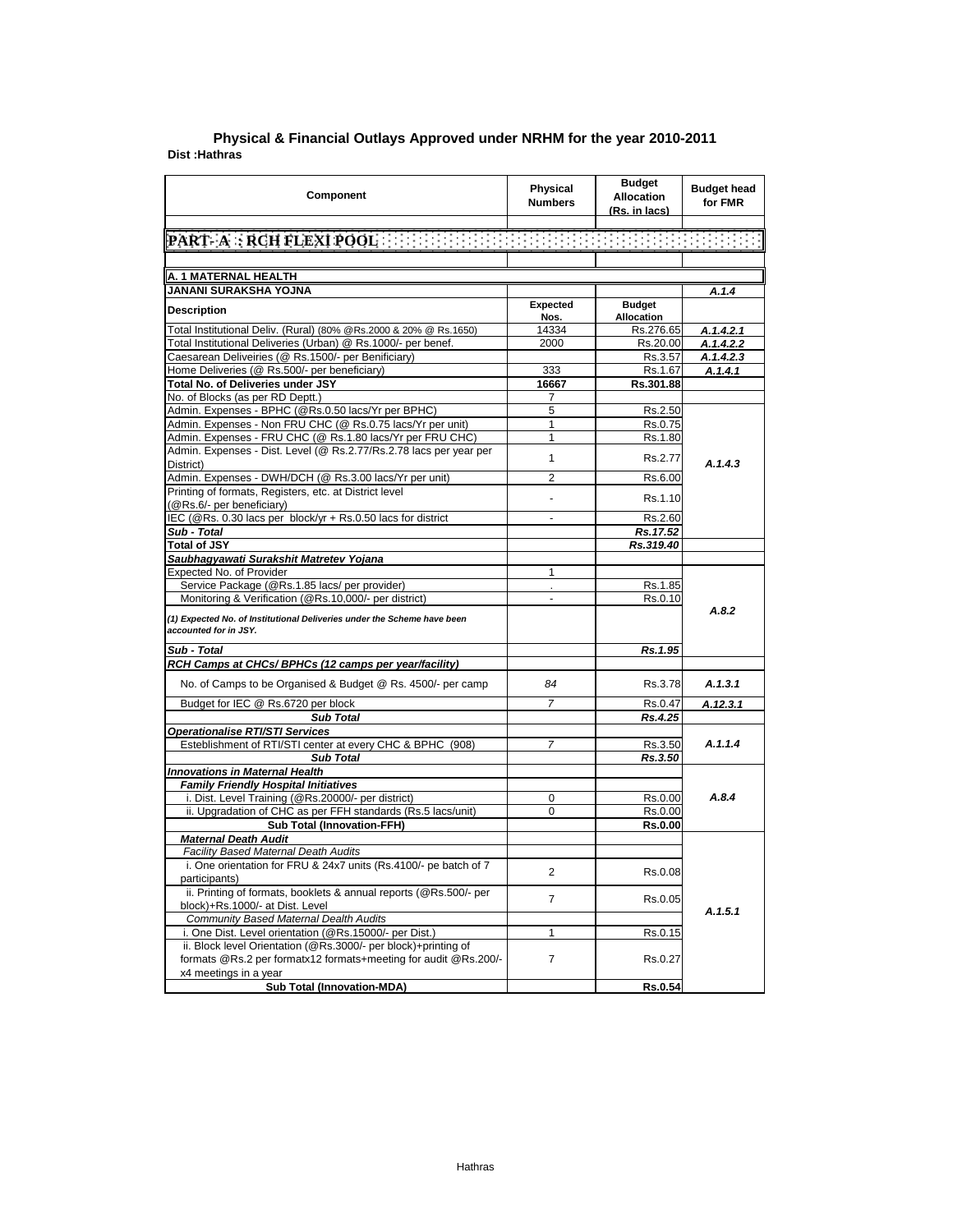| Component                                                                                                                  | <b>Physical</b><br><b>Numbers</b> | <b>Budget</b><br><b>Allocation</b><br>(Rs. in lacs) | <b>Budget head</b><br>for FMR |
|----------------------------------------------------------------------------------------------------------------------------|-----------------------------------|-----------------------------------------------------|-------------------------------|
| <b>Pregnant Women &amp; Child Tracking</b>                                                                                 |                                   |                                                     |                               |
| i. Orientation Workshop                                                                                                    |                                   |                                                     |                               |
| (a) At Dist. Level                                                                                                         | 1                                 | Rs.0.21                                             | A.10.3                        |
| (b) At Block Level @ Rs.6500/- block                                                                                       | 7                                 | Rs.0.46                                             |                               |
| ii. Printing of formats (730 format/block @Rs.2 per format)                                                                | 5110                              | Rs.0.10                                             |                               |
| Sub Total (Innovation-Preg. Women & child tracking)                                                                        |                                   | <b>Rs.0.77</b>                                      |                               |
| Strengthening of Sub Centers Accridited under JSY                                                                          |                                   |                                                     |                               |
| Dissemination meeting in the District @ Rs 5000/-                                                                          | 1                                 | Rs.0.05                                             | A.1.1.5                       |
| Upgradation of Sub Centre in Dist (From State Level)                                                                       | 10                                | Rs.0.00                                             |                               |
| Sub Total (Innovation-S.C. Accridited under JSY))<br>Sub Total (Innovation in Maternal Health)                             |                                   | <b>Rs.0.05</b><br>Rs.1.36                           |                               |
| Sub-Total (Maternal Health)                                                                                                |                                   | Rs.330.46                                           |                               |
|                                                                                                                            |                                   |                                                     |                               |
| A.2 CHILD HEALTH                                                                                                           |                                   |                                                     |                               |
| <b>Comprehensive Child Survival Programme (CCSP)</b>                                                                       |                                   |                                                     |                               |
| CCSP Training - FBNC (in 1st & 2nd phase districts only)                                                                   |                                   |                                                     |                               |
| Training Site - District Women Hospital<br><b>Expected No. of Participants</b>                                             |                                   |                                                     |                               |
|                                                                                                                            | 0                                 |                                                     |                               |
| No. of Batches to be Organised and Budget @ Rs.12,000 per Batch                                                            | 0                                 | Rs.0.00                                             | A.11.5.2                      |
| No. of Batches to be Supervised and Budget @ Rs.3,200 per Batch                                                            | 0                                 | Rs.0.00                                             |                               |
| Sub - Total                                                                                                                |                                   | Rs.0.000                                            |                               |
| Training at Medical College under CCSP Prog                                                                                |                                   |                                                     |                               |
| Support staff to Medical Collage                                                                                           |                                   | Rs.0.00                                             | A.11.5.2                      |
| Physicians training/F-IMNCI                                                                                                |                                   | Rs.0.00                                             |                               |
| <b>Sub Total</b>                                                                                                           |                                   | Rs.0.000                                            |                               |
| <b>CCSP Training - NSSK (in 3rd phase districts only)</b>                                                                  |                                   |                                                     |                               |
| Training Site - District Women Hospital                                                                                    |                                   |                                                     |                               |
| Expected No. of Participants                                                                                               | 55                                |                                                     |                               |
| No. of Batches to be Organised and Budget @ Rs.38,500 per Batch                                                            | 3                                 | Rs.1.16                                             | A.11.5.5                      |
| No. of Batches to be Supervised and Budget @ Rs.3,500 per Batch                                                            | $\mathbf{1}$                      | Rs.0.035                                            |                               |
| Sub - Total                                                                                                                |                                   | Rs.1.190                                            |                               |
| CCSP Training of ASHAs, ANMs, LHVs - (1st & 2nd Phase<br>Districts)                                                        |                                   |                                                     |                               |
| Expected No. of Participants (approx. 24 per batch)                                                                        | 0                                 |                                                     |                               |
| No. of Batches to be Organised and Budget @ Rs.1,65,000 per Batch                                                          | 0                                 | Rs.0.00                                             | A.11.5.1                      |
| No. of Batches of ToT and Budget @ Rs.2,39,000 per Batch                                                                   | 0                                 | Rs.0.00                                             |                               |
| Sub - Total                                                                                                                |                                   | <b>Rs.0.00</b>                                      |                               |
| CCSP Training of ASHAs, ANMs, LHVs - (3rd Phase Districts)                                                                 |                                   |                                                     |                               |
| Expected No. of Participants (approx. 24 per batch)                                                                        | 250                               |                                                     | A.11.5.1                      |
| No. of Batches to be Organised and Budget @ Rs.1,65,000 per Batch                                                          | 10                                | Rs.16.50                                            |                               |
| No. of Batches of ToT and Budget @ Rs.2,39,000 per Batch                                                                   | 1                                 | Rs.2.39                                             |                               |
| Sub - Total<br>CCSP Training of Supervisors (in 1st & 2nd phase districts                                                  |                                   | Rs.18.890                                           |                               |
| only)<br>No. of Batches (16 participants) to be Organised and Budget @                                                     | 0                                 | Rs.0.000                                            |                               |
| Rs.24,500 per Batch<br>No. of Batches to be Supervised and Budget for Observer Visit @                                     | 0                                 | Rs.0.00                                             | A.11.5.1                      |
| Rs.3,200 per Batch<br>Sub - Total                                                                                          |                                   | Rs.0.000                                            |                               |
| <b>Site Stregthening</b>                                                                                                   |                                   |                                                     |                               |
| Strengthening of FBNC/NSSK Site (@ Rs.30,000/- per site)                                                                   | 1                                 | Rs.0.50                                             | A.11.5.1                      |
| Strengthening of CCSP Training Site (@ Rs.2,33,500/- per site)                                                             | $\mathbf{1}$                      | Rs.2.335                                            |                               |
| <b>Sub Total</b>                                                                                                           |                                   | Rs.2.835                                            |                               |
| Establishment, Operationalisation & Construction of SNCU<br>Establishment and Operating Exp. Of old SNCU in 7 Dist. @Rs.25 |                                   |                                                     |                               |
| lacs                                                                                                                       | 0                                 | Rs.0.0                                              | A.2.2                         |
| Construction of of new SNCU in 5 Dist. (@Rs.30 lacs)                                                                       | 0                                 | Rs.0.0                                              | A.9.2.2                       |
| Sub - Total                                                                                                                |                                   | Rs.0.0                                              |                               |
| Infant death audit (Aligarh & Banda only)                                                                                  |                                   |                                                     |                               |
| No. of blocks in the district                                                                                              | 0                                 | Rs.0.0                                              | A.2.8                         |
| Sub - Total                                                                                                                |                                   | Rs.0.00                                             |                               |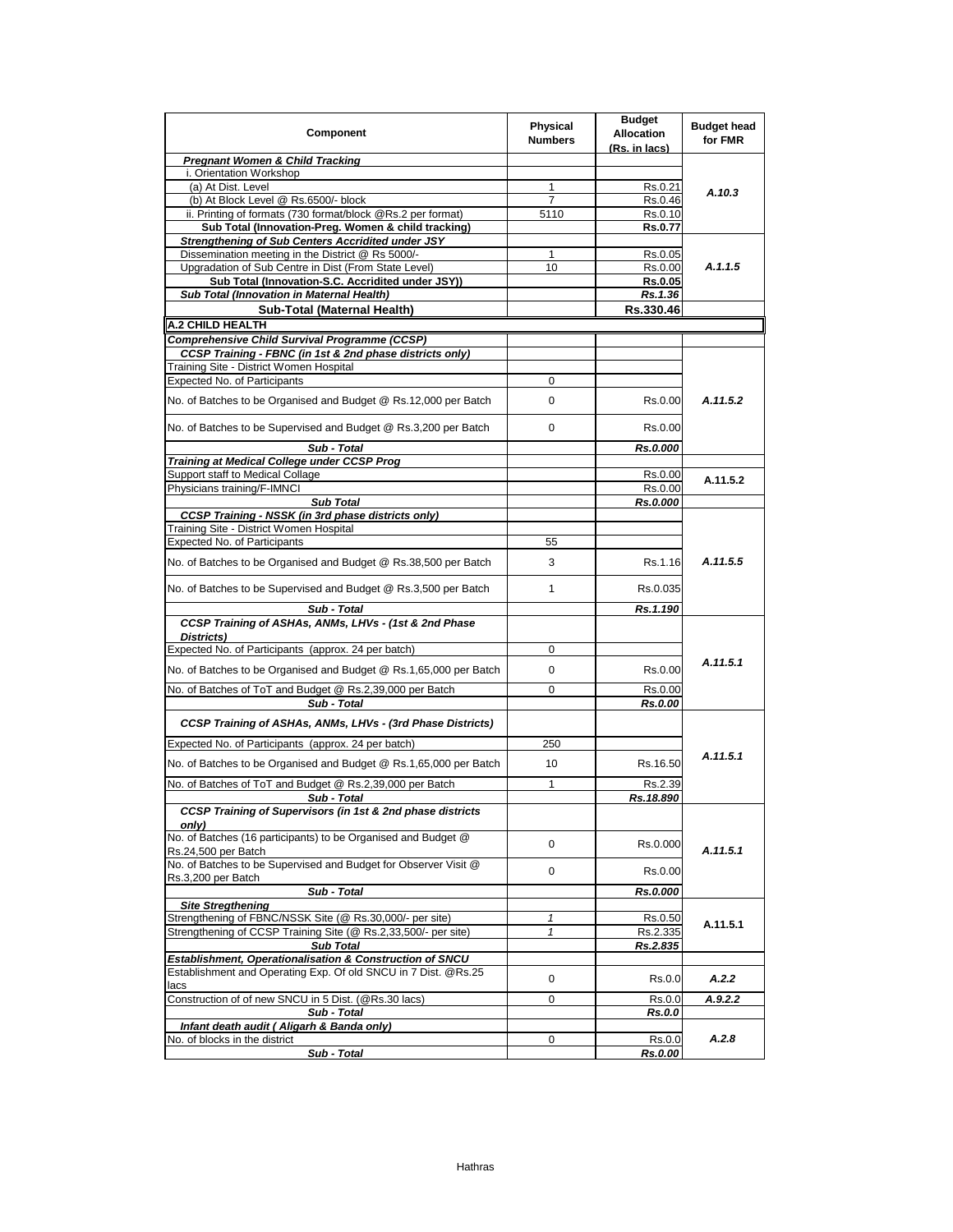| Component                                                                                                | Physical       | <b>Budget</b><br><b>Allocation</b> | <b>Budget head</b> |
|----------------------------------------------------------------------------------------------------------|----------------|------------------------------------|--------------------|
|                                                                                                          | <b>Numbers</b> | (Rs. in lacs)                      | for FMR            |
| Infant & Young Child feeding (IYCF)                                                                      |                |                                    |                    |
| Mass Awareness Campaign during World Breastfeeding Week                                                  | 1              | Rs.0.50                            | A.2.5              |
| Sub - Total                                                                                              |                | Rs.0.50                            |                    |
| Supportive Supervision through Reputed Institutions (for 1st &                                           |                |                                    |                    |
| 2nd pase districts only)<br>One Supervisor per block @ Rs.5,000/- p.m. for 12 months                     | 0              | Rs.0.0                             |                    |
| Mobility for supervisors @ Rs.3,000/- p.m. for 12 months                                                 | 0              | Rs.0.0                             |                    |
| Institutional support @ Rs.5,000/- p.m. for 12 months                                                    | 0              | Rs.0.0                             |                    |
| Sub - Total                                                                                              |                | Rs.0.00                            |                    |
| Sub-Total (CCSP)                                                                                         |                | Rs.23.42                           |                    |
| Implementation of Bal Swasthya Poshan Mah (BSPM)                                                         |                |                                    |                    |
| Joint Meetings of Health & ICDS - 2 Planning Meetings at District                                        |                |                                    |                    |
| Level in a year @ Rs. 5000/- per meeting for 2 Rounds                                                    | 1 Dist.        | Rs.0.10                            |                    |
| Joint planning meeting of health and ICDS at Block level Rs. 2000 per                                    | 7 Blocks       | Rs.0.28                            |                    |
| meeting for 2 rounds                                                                                     |                |                                    |                    |
| Joint Orientation of ASHAs & ANMs (@Rs. 25/- per participant) for 2                                      | 1358 ANM and   | Rs.0.68                            | A.2.7              |
| Rounds                                                                                                   | <b>AWW</b>     |                                    |                    |
| Printing of Guidelines, Reporting & Monitoring Formats (@ Rs.2,000/- per                                 | 7 Blocks       | Rs.0.28                            |                    |
| block/round) for 2 rounds                                                                                |                |                                    |                    |
| Dissemination meeting at District level Rs. 5000 per meeting per<br>District for 2 Rounds                | 1 Dist.        | Rs.0.10                            |                    |
| Sub - Total                                                                                              |                | Rs.1.44                            |                    |
| <b>School Health Programme</b>                                                                           |                |                                    |                    |
| Total No. of Blocks in the district                                                                      | 7              |                                    |                    |
| No. of Schools to be covered (60 Schools per block)                                                      | 420            |                                    |                    |
| District Sensitization workshop                                                                          | 1              | Rs. 0.15                           |                    |
|                                                                                                          |                |                                    |                    |
| Contingencies for printing of Health Card, etc. (@Rs.500/- per school)                                   | 420            | Rs. 2.10                           |                    |
| Budget for Mobility (@Rs.300 per visit x 1 visit)                                                        | 420            | Rs. 1.26                           |                    |
| Sub Total (Prog. Implementation)                                                                         |                | Rs. 3.51                           |                    |
| Traning program for 40 schools per block (where                                                          |                |                                    |                    |
| program is already running)                                                                              | 280            |                                    |                    |
| Training of District Trainers- Honorarium to district traininer @ Rs. 350                                |                |                                    |                    |
| *2days                                                                                                   | 3              | Rs. 0.02                           |                    |
| Honorarium to traininees from block@ Rs. 400 *2days per block                                            | 21             | Rs. 0.17                           | A.2.4              |
| Training of Block Trainers - Honorarium to block resource persons @                                      | 21             | Rs. 0.25                           |                    |
| Rs. 300 *2days*2 batches per block                                                                       |                |                                    |                    |
| Honararium to Teachers @ Rs. 250*2 teachers per school *2 days                                           | 560            | Rs. 2.80                           |                    |
|                                                                                                          |                |                                    |                    |
| <b>Sub Total (Training)</b>                                                                              |                | Rs. 3.24                           |                    |
| For training program unspent balance is available at the district                                        |                | Rs. 2.06                           |                    |
| <b>Actual Allocation for training</b><br>Weighing scale, Ht./Wt Charts, Measuring tape etc. @ Rs1000 per |                | Rs. 1.18                           |                    |
| school x 20 new schools/block                                                                            | 140            | Rs. 0.00                           |                    |
| Procurement of IFA tablets (30 mg tablets) for all schools                                               | 6300000        | Rs. 0.00                           |                    |
| Procurement of deworming tablets for all schools                                                         | 126000         | Rs. 0.00                           |                    |
| <b>Sub Total (Procurement)</b>                                                                           |                | Rs. 0.00                           |                    |
| Total (School Health)                                                                                    |                | Rs. 4.69                           |                    |
| <b>Total (Child Health)</b>                                                                              |                | Rs.29.55                           |                    |
| A3. Family Planning                                                                                      |                |                                    |                    |
| <b>Terminal/Limiting Methods</b>                                                                         |                |                                    | A.3.1              |
| Dissemination of manuals on sterilization standards & quality                                            |                |                                    |                    |
| assurance of sterilization services                                                                      | $\mathbf{1}$   | Rs. 0.40                           | A.3.1.1            |
| NSV Camps in Districts (6 camps/dist. @ Rs.35,000/- per camp)                                            | 6              | Rs. 2.10                           | A.3.1.3            |
| Compensation for Female Sterilization                                                                    | 3108           | Rs. 31.08                          | A.3.1.4            |
| <b>Compensation for Male Sterilization</b>                                                               | 20             | Rs. 0.30                           | A.3.1.5            |
| Accrediation of private providers of sterilization services                                              |                |                                    |                    |
| <b>Female Sterilization</b>                                                                              |                | Rs. 0.25                           | A.3.1.6            |
| Male Sterilization (NSV)                                                                                 |                | Rs. 0.05                           |                    |
| <b>Spacing Methods</b>                                                                                   |                |                                    | A.3.2              |
| IUD services at health facilities/compensation                                                           | 22806          | Rs. 4.56                           | A.3.2.2            |
| Accrediation of private providers of IUD services                                                        |                | Rs. 0.03                           | A.3.2.3            |
| Family Welfare Counsellor@9000 per month                                                                 | 3              | Rs. 3.24                           | A.9.1.5            |
| <b>Sub Total</b>                                                                                         |                | Rs. 42.01                          |                    |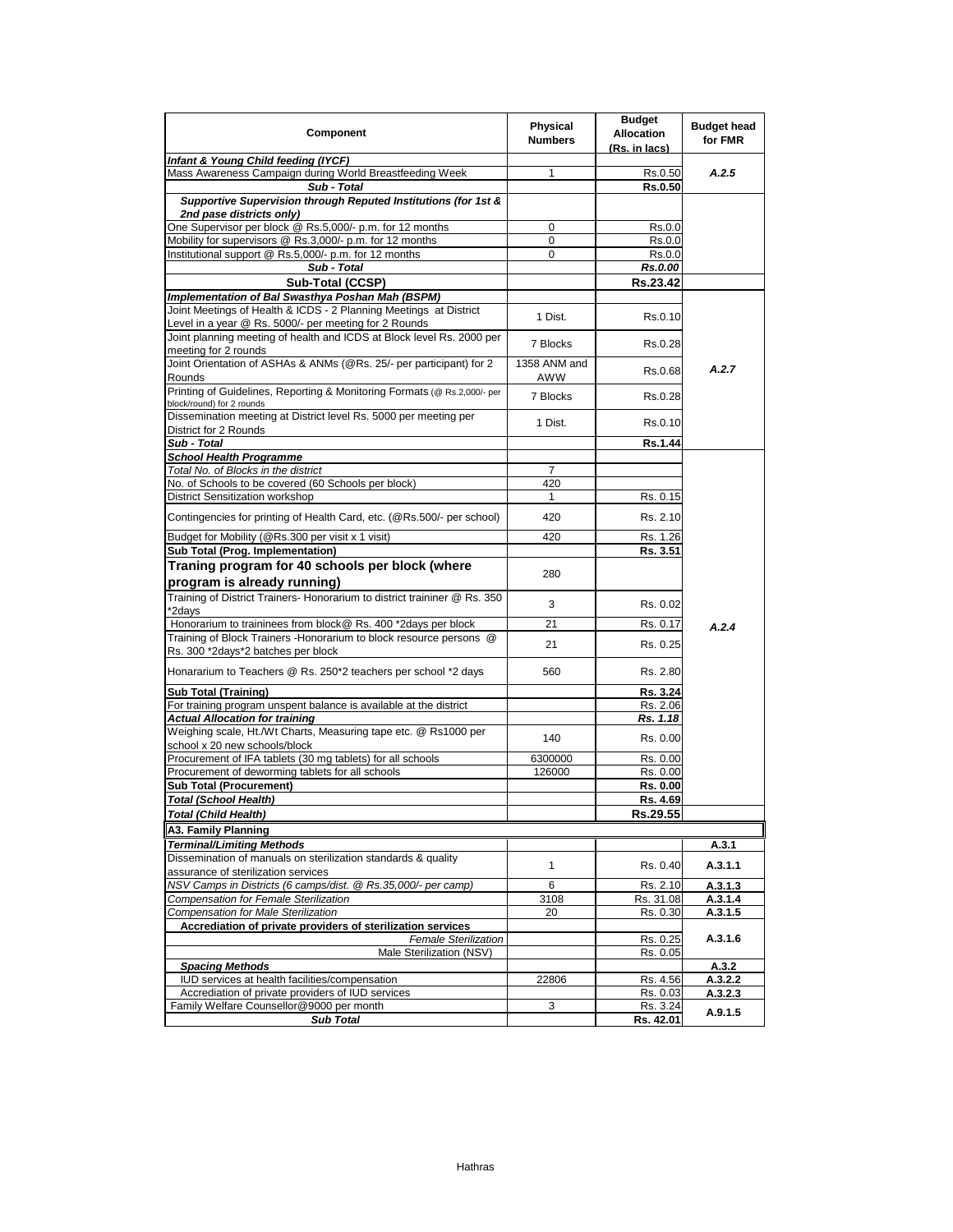| Component                                                                                                                                                                     | <b>Physical</b><br><b>Numbers</b> | <b>Budget</b><br><b>Allocation</b><br>(Rs. in lacs) | <b>Budget head</b><br>for FMR |
|-------------------------------------------------------------------------------------------------------------------------------------------------------------------------------|-----------------------------------|-----------------------------------------------------|-------------------------------|
| <b>PCPNDT and Sex-Ratio</b>                                                                                                                                                   |                                   |                                                     |                               |
| Visit of District Inspection & Monitoring Committee                                                                                                                           | 10                                | Rs. 0.10                                            | A.8.1                         |
| Sensitization Workshop at District level                                                                                                                                      | $\mathbf{1}$                      | Rs. 0.40                                            |                               |
| Organising Competions at Inter/Degree Colleges                                                                                                                                | 3                                 | Rs. 0.10                                            |                               |
| Orientation of members of Dist advisory committee at Division                                                                                                                 |                                   | Rs. 0.00                                            |                               |
| <b>IEC Activities &amp; Conigency</b>                                                                                                                                         |                                   |                                                     |                               |
| <b>IEC Activities</b>                                                                                                                                                         |                                   | Rs. 0.25                                            |                               |
| Contigency                                                                                                                                                                    |                                   | Rs. 0.02                                            | A.12.4                        |
| TA/DA to Dist. level Staff for attending workshop, training, meetings                                                                                                         |                                   | Rs. 0.20                                            |                               |
| <b>Sub Total</b>                                                                                                                                                              |                                   | Rs. 1.07                                            |                               |
| <b>Sub-Total (Family Planning)</b>                                                                                                                                            |                                   | Rs.43.08                                            |                               |
| <b>A.4 ARSH</b>                                                                                                                                                               |                                   |                                                     |                               |
| Saloni Scheme                                                                                                                                                                 |                                   |                                                     |                               |
| No. of Blocks in District                                                                                                                                                     | 7                                 |                                                     |                               |
| No. of Schools to be covered (10 Schools per block)                                                                                                                           | 70                                |                                                     | A.4.1                         |
| No. of Benificiaries (150 per school)                                                                                                                                         | 10500                             |                                                     |                               |
| Sensitization Workshop at District level                                                                                                                                      | 1                                 | Rs. 0.15                                            |                               |
| Budget for Visit of Medical Team (@Rs.300/- per visit x 2 visits per                                                                                                          |                                   |                                                     |                               |
| school)                                                                                                                                                                       | 140                               | Rs. 0.42                                            | A.4.2                         |
| Budget for Preparing Saloni Sabha (Rs.300/- p.m. per school x 10<br>months)                                                                                                   | 700                               | Rs. 2.10                                            |                               |
| Procurement of IFA tablets (100 mg tablets) for all schools                                                                                                                   | 504000                            | Rs.0.00                                             |                               |
| Procurement of deworming tablets for all schools 2 tab/Benf.                                                                                                                  | 21000                             | Rs.0.00                                             | A.13.2.5                      |
| Sub-Total (Adolescent Health)                                                                                                                                                 |                                   | Rs.2.67                                             |                               |
| A.5 Urban RCH                                                                                                                                                                 |                                   |                                                     |                               |
|                                                                                                                                                                               |                                   |                                                     |                               |
| Urban RCH plan /activities<br><b>Building</b>                                                                                                                                 | $\mathbf{1}$                      |                                                     |                               |
|                                                                                                                                                                               |                                   | 0.84                                                |                               |
| Manpower(1Doctor @ 24000/month,1Staff Nurse@ 15000/month,2<br>ANMs@9000/month,2 Security guards @ 4000/month,1 Ayah                                                           | 1                                 | 8.52                                                |                               |
| 4000/month,& 1 Sweeper 2000/month                                                                                                                                             |                                   |                                                     |                               |
| <b>Other Expenses</b>                                                                                                                                                         | 1                                 | 0.41                                                | A.5.1                         |
| <b>IEC</b>                                                                                                                                                                    | $\mathbf{1}$                      | 0.1                                                 |                               |
| <b>Subtotal</b>                                                                                                                                                               |                                   | 9.87                                                |                               |
| The cost of Drugs(Rs 10,000/month/Health post) and consumables(Rs 3,000/month/Health Post) for Urban<br>RCH amounting to Rs 1.56 Lacs would be met from the Mission Flexipool |                                   |                                                     |                               |
| <b>A9. INFRASTRUCTURE &amp; HR</b>                                                                                                                                            |                                   |                                                     |                               |
|                                                                                                                                                                               |                                   |                                                     |                               |
| <b>Contractual Staff &amp; Services</b>                                                                                                                                       |                                   |                                                     |                               |
| <b>Position</b>                                                                                                                                                               | No.                               | <b>Budget</b>                                       |                               |
| Contractual ANM (@Rs.9000/- pm)                                                                                                                                               | 20                                | Rs. 21.60                                           | A.9.1.1                       |
| Staff Nurse in the district (@Rs.15000/- pm)                                                                                                                                  | 15                                | Rs. 27.00                                           | A.9.1.3                       |
| MBBS (Male/Female) @ Rs.30000/- pm                                                                                                                                            | 3                                 | Rs. 10.80                                           |                               |
| Specialist at On Call basis for CHC (@ Rs.1000/- per visit) No. of calls<br>for 6 moths                                                                                       | 40                                | Rs. 0.40                                            |                               |
| Specialist at On Call basis for Dist. Hospital (Male)/DCH(@ Rs.1000/-                                                                                                         |                                   | Rs. 0.80                                            |                               |
| per visit)                                                                                                                                                                    | 80                                |                                                     | A.9.1.4                       |
| Specialist at Dist. Hospital (Male)/DCH(@ Rs.40000/- pm for<br>MS/MD/MDS & @Rs.35000/- for Diploma holders)                                                                   | 2                                 | Rs. 8.40                                            |                               |
| Specialist at DWH/DCH (@ Rs.40000/- pm for MS/MD/MDS &                                                                                                                        |                                   |                                                     |                               |
| @Rs.35000/- for Diploma holders)/MBBS(LMO if already on contract)                                                                                                             | 1                                 | Rs. 4.20                                            |                               |
| Paramedical staff/LT for CHC (@ Rs.9000/- pm)                                                                                                                                 | $\overline{2}$                    | Rs. 2.16                                            |                               |
| Paramedical staff for DH/DWH/DCH (@ Rs.9000/- pm)                                                                                                                             | 2                                 | Rs. 2.16                                            | A.9.1.5                       |
| Data Assistant ( @ Rs.8000/- pm)                                                                                                                                              | 2                                 | Rs. 1.92                                            |                               |
| <b>Sub-Total (Human Resources)</b>                                                                                                                                            |                                   | Rs.79.44                                            |                               |
|                                                                                                                                                                               |                                   |                                                     |                               |
| A.10. INSTITUTIONAL STRENGTHENING                                                                                                                                             |                                   |                                                     |                               |
| Logistics Management/Improvement                                                                                                                                              |                                   |                                                     |                               |
| <b>Stregthening of Logistic Management</b>                                                                                                                                    |                                   |                                                     |                               |
| Divisional logistic management                                                                                                                                                | 0                                 | Rs. 0.00                                            |                               |
| <b>Transportation of Logistic</b>                                                                                                                                             |                                   |                                                     | A.10.2                        |
| Divisional level @ Rs 50000/-                                                                                                                                                 | 0                                 | Rs. 0.00                                            |                               |
| District level @ Rs 30000/-                                                                                                                                                   | $\mathbf{1}$                      | Rs. 0.30                                            |                               |
| Block level @ Rs 12000/-                                                                                                                                                      | 7                                 | <u>Rs. 0.84</u>                                     |                               |
| <b>Sub-Total (Logistics Strengthening)</b>                                                                                                                                    |                                   | Rs.1.14                                             |                               |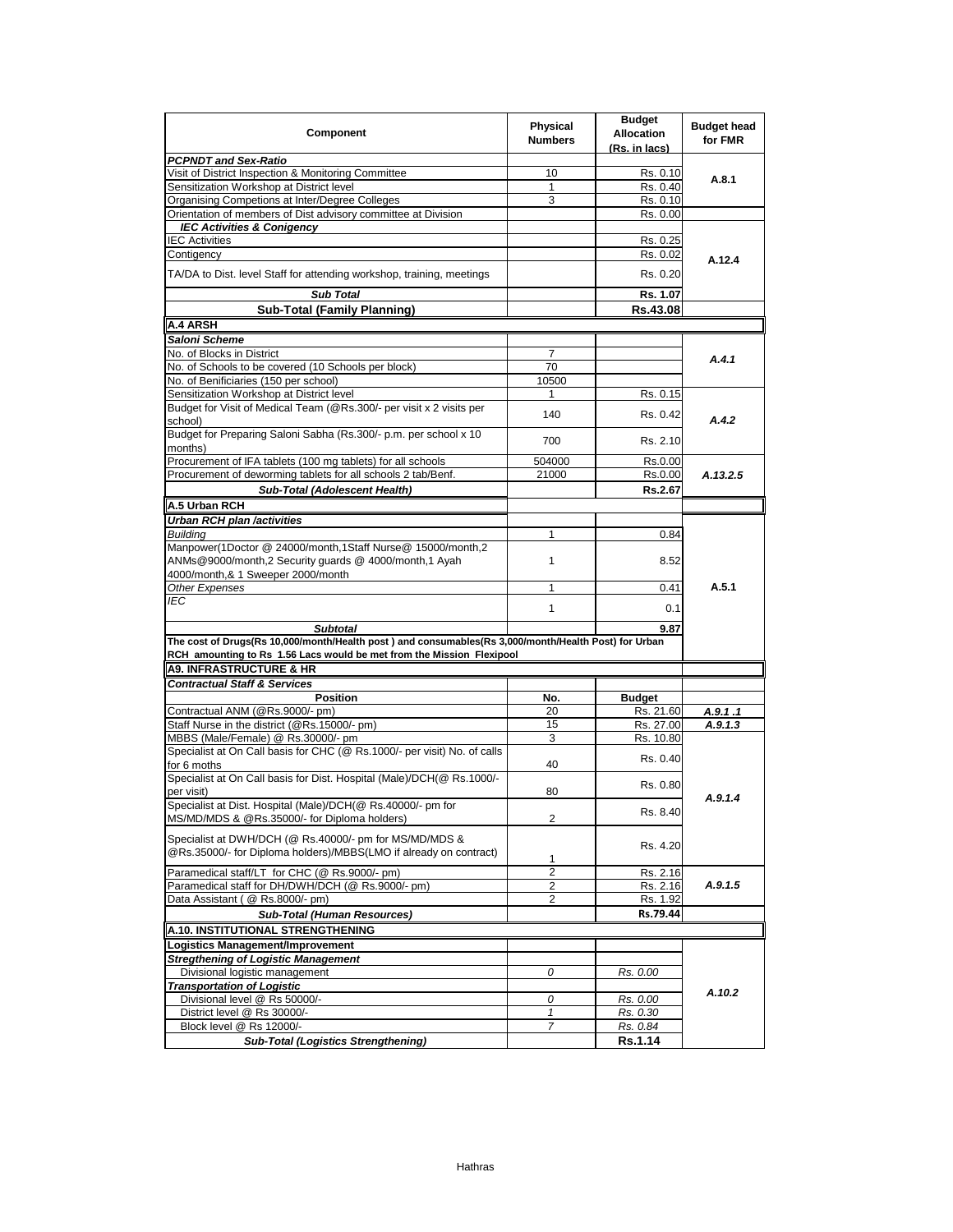| <b>Component</b>                                      | <b>Physical</b><br><b>Numbers</b> | <b>Budget</b><br><b>Allocation</b><br>(Rs. in lacs) | <b>Budget head</b><br>for FMR |
|-------------------------------------------------------|-----------------------------------|-----------------------------------------------------|-------------------------------|
| <b>Rent for Sub-Centres</b>                           |                                   |                                                     |                               |
| No. of SCs in Rented Bldgs & Budget @ Rs. 250/- p.m.  | 104                               | Rs.3.12                                             | A.10.4                        |
| <b>Sub-Total (Sub Center Rent)</b>                    |                                   | Rs.3.12                                             |                               |
| <b>A.11 TRAINING</b>                                  |                                   |                                                     |                               |
| <b>Training- Skill Birth Attendant</b>                |                                   |                                                     |                               |
| <b>Training at DWH/Combined Hosp</b>                  |                                   |                                                     |                               |
| Target at DWH                                         | 28                                |                                                     |                               |
| No. of Particpants per batch                          | 4                                 |                                                     |                               |
| No. of Batches                                        | 7                                 | Rs.7.73                                             |                               |
| New Site Stregthening at DWH                          |                                   |                                                     |                               |
| Existing site stregthening                            |                                   | Rs.0.40                                             |                               |
| Sub-Total (DWH-SBA)                                   |                                   | Rs.8.13                                             |                               |
| Training at FRU/24X7                                  |                                   |                                                     | A.11.3.1                      |
| Name of the selected Training Site FRU/24X7           | 0                                 |                                                     |                               |
| Target at FRU/24X7                                    | $\Omega$                          |                                                     |                               |
| No. of Particpants per batch                          | $\Omega$                          |                                                     |                               |
| No. of Batches                                        | 0                                 | Rs.0.00                                             |                               |
| New Site Stregthening at FRU                          |                                   | Rs.0.00                                             |                               |
| Existing site stregthening                            |                                   | Rs.0.00                                             |                               |
| Sub-Total (FRU-SBA)                                   |                                   | <b>Rs.0.00</b>                                      |                               |
| Sub-Total(SBA Training)                               |                                   | Rs.8.13                                             |                               |
| <b>A.14 PROGRAM MANAGEMENT</b>                        |                                   |                                                     |                               |
| Personal & Other Expense of Dist. PMU (Rs.94500/- pm) |                                   | Rs.11.34                                            | A.14.2                        |
| Operational Cost (Rs. 60000/- pm)                     |                                   | Rs.7.20                                             | A.14.4                        |
| Sub-Total (Program Management)                        |                                   | Rs.18.54                                            |                               |
| <b>Total for RCH Flexipool (Part A)</b>               |                                   | Rs.526.00                                           |                               |

| <b>Component</b>                                                            | Physical<br><b>Numbers</b> | <b>Budget</b><br><b>Allocation</b><br>(Rs. in lacs) | <b>Budget head</b><br>for FMR |
|-----------------------------------------------------------------------------|----------------------------|-----------------------------------------------------|-------------------------------|
| <b>ASHA Scheme:-</b>                                                        |                            |                                                     | <b>B.1</b>                    |
| Periodic Training for ASHAs                                                 |                            |                                                     | B.1.1                         |
| <b>ASHA Support System</b>                                                  |                            |                                                     |                               |
| Replenishment of ASHA Kits & Budget (@ Rs. 500/- per kit*2 for 95%<br>ASHA) | 1050                       | Rs.0.00                                             | B.1.2                         |
| Incentive to ASHAs (Avg. Rs.500/- p.m.for 85% ASHAs)                        | 939                        | Rs.56.34                                            | B.1.3                         |
| Award to ASHA (Rs.5000/- for 1 ASHA in each block)                          | $\overline{7}$             | Rs.0.35                                             |                               |
| Annual ASHA Sammelan (Rs.250/- per ASHA for 60% ASHAs)                      | 663                        | Rs.1.66                                             | B.1.1                         |
| Mobility to ASHAs (Rs.30/- per ASHA for 95% ASHAs)                          | 1050                       | Rs.3.78                                             |                               |
| Block level ASHA Payment Register (Rs.100/-per Register)                    | $\overline{7}$             | Rs.0.01                                             | B.18.3.2                      |
| Printing of Voucher Booklet for ASHA (Rs.25/-per Booklet)                   | 1105                       | Rs.0.28                                             |                               |
| Budget ASHA Mentoring Group (Rs.10,000/- per District)                      | Quarterly<br>Meeting       | Rs.0.10                                             | B.1.1                         |
| Sub-Total (ASHA Scheme):-                                                   |                            | Rs.62.51                                            |                               |
| <b>Untied Grant to Facilities</b>                                           |                            |                                                     | B.2                           |
| No. of CHCs & Budget @ Rs.0.50 lacs per facility                            | $\overline{2}$             | Rs.1.00                                             | B.2.1                         |
| No. of BPHCs & Budget @ Rs.0.50 lacs per facility                           | 5                          | Rs.2.50                                             | B.2.2                         |
| No. of APHCs & Budget @ Rs.0.25 lacs per facility                           | 25                         | Rs.6.25                                             | B.2.2                         |
| No. of Sub Centres & Budget @ Rs.0.10 lacs per facility                     | 201                        | Rs.20.10                                            | B.2.3                         |
| No.of VHSCs                                                                 | 430                        | Rs.0.00                                             | B.2.4                         |
| No.of Revenue Villages & Budget @Rs.0.10 lacs per R.Village                 | 672                        | Rs.67.20                                            |                               |
| <b>Sub-Total (Untied Grants)</b>                                            |                            | Rs.97.05                                            |                               |
| <b>Annual Maintenance Grant to Facilities</b>                               |                            |                                                     | B.4                           |
| No. of CHCs & Budget @ Rs.1.0 lacs per facility                             | $\overline{2}$             | Rs.2.00                                             | B.4.1                         |
| No. of BPHCs & Budget @ Rs.1.0 lacs per facility                            | 5                          | Rs.5.00                                             | B.4.2                         |
| No. of APHCs & Budget @ Rs.0.50 lacs per facility                           | 21                         | Rs.10.50                                            |                               |
| No. of Sub Centres & Budget @ Rs.0.10 lacs per facility                     | 97                         | Rs.9.70                                             | B.4.3                         |
| <b>Sub-Total (Annual Maintenance Grants)</b>                                |                            | Rs.27.20                                            |                               |
| <b>Funds to Rogi Kalyan Samitis</b>                                         |                            |                                                     | B.6                           |
| No. of District Hospitals & Funds @ Rs.5.0 lacs per facility                | $\overline{2}$             | Rs.10.00                                            | B.6.1                         |
| No. of CHCs & Funds @ Rs.1.0 lacs per facility                              | $\overline{2}$             | Rs.2.00                                             | B.6.2                         |
| No. of BPHCs & Funds @ Rs.1.0 lacs per facility                             | 5                          | Rs.5.00                                             | B.6.3                         |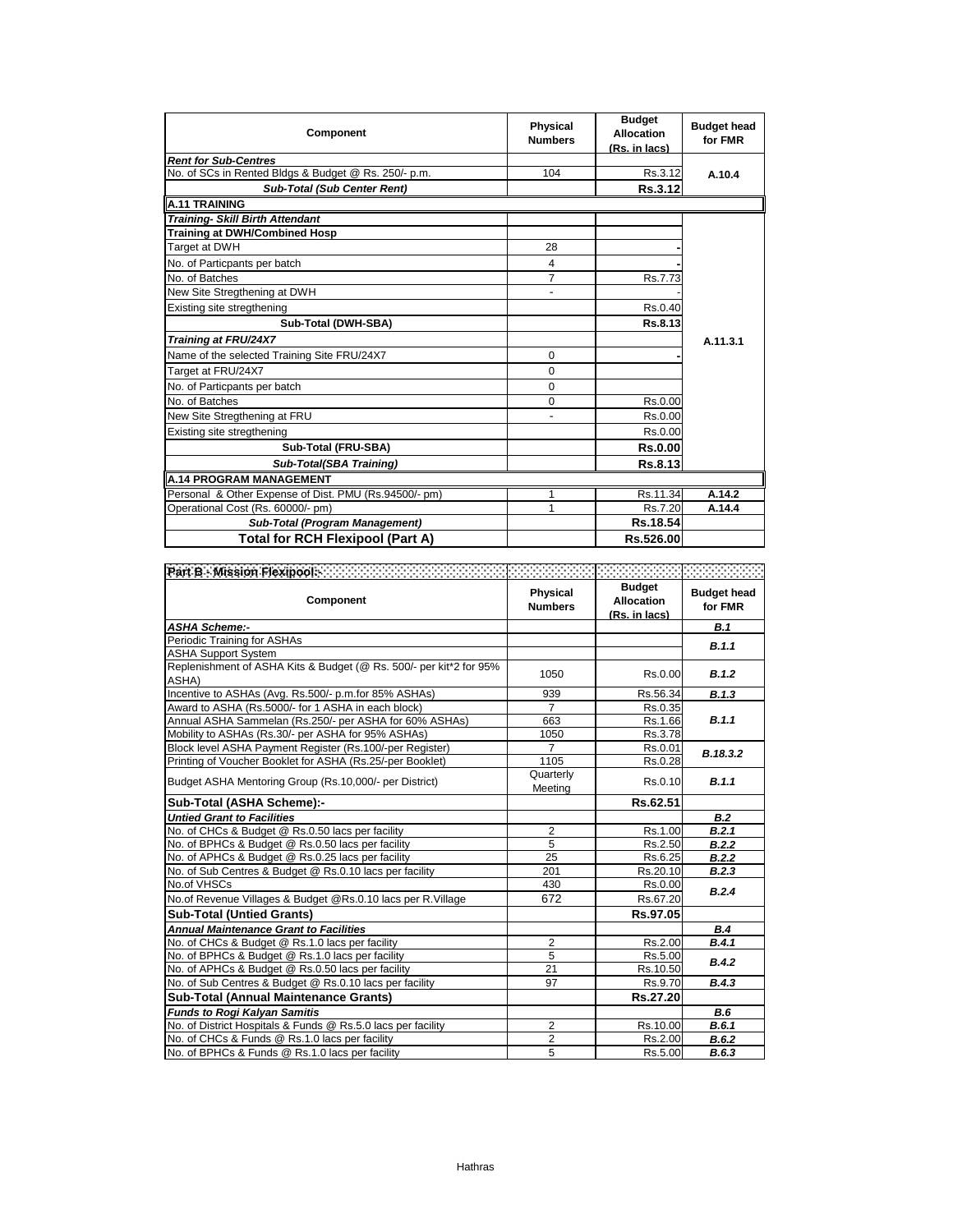| Component                                                                             | Physical<br><b>Numbers</b> | <b>Budget</b><br><b>Allocation</b><br>(Rs. in lacs) | <b>Budget head</b><br>for FMR |
|---------------------------------------------------------------------------------------|----------------------------|-----------------------------------------------------|-------------------------------|
| No. of APHCs & Funds @ Rs.1.00 lacs per facility                                      | 25                         | Rs.25.00                                            | <b>B.6.4</b>                  |
| <b>Sub-Total (Funds for RKS)</b>                                                      |                            | Rs.42.00                                            |                               |
| <b>Operationalisation of District Drug Warehouses</b>                                 |                            |                                                     |                               |
| Contractual Staff (@Rs.2.94 lacs/yr)                                                  | 0                          | Rs.0.00                                             | <b>B.21</b>                   |
| Contingency Expenses (@Rs.2.0 lacs/yr)                                                | 0                          | Rs.0.00                                             |                               |
| Sub-Total (Ope. of District Drug Warehouses)                                          |                            | <b>Rs.0.00</b>                                      |                               |
|                                                                                       |                            |                                                     |                               |
| <b>Mobility Support to DWH &amp; District Combined Hospital</b>                       |                            |                                                     | <b>B.27.8</b>                 |
| Mobility Support to DWH/DCH @Rs.18000/- Per month.                                    | 2                          | Rs.4.32                                             |                               |
| Sub-Total (Funds for Mobility Support to DWH & DCH)                                   |                            | <b>Rs.4.32</b>                                      |                               |
| Mobility Support for Monitoring & Supervision.                                        |                            |                                                     |                               |
| Mobility Support to District Community Mobilizer (@Rs.800/-per day X<br>8 days/month) | 1                          | Rs.0.77                                             |                               |
| Mobility Support to District Account Manager (@Rs.800/-per day X 6<br>days/month)     | 1                          | Rs.0.58                                             | B.18.3.2                      |
| Mobility Support to District Programme Manager (@Rs.800/-per day X<br>8 days/month)   |                            | Rs.0.00                                             |                               |
| Sub-Total(Mobility Support for Monit. & Supervision)                                  |                            | <b>Rs.1.34</b>                                      |                               |
| <b>Supervision of ANM/ASHAs</b>                                                       |                            |                                                     |                               |
| Vehicle for Mobility @Rs.18000/-month/block                                           | 7                          | Rs.15.12                                            | B.18.3.2                      |
|                                                                                       |                            |                                                     |                               |
| Sub-Total (Supervision of ANM/ASHAs)                                                  |                            | Rs.15.12                                            |                               |
| <b>Vehicle Support for Specialist</b>                                                 |                            |                                                     | <b>B.27.8</b>                 |
| One Vehicle for 5 block level facility (@Rs.18000/-month)                             | 1                          | Rs.2.16                                             |                               |
| <b>Sub-Total (Vehicle Support for Specialist)</b>                                     |                            | <b>Rs.2.16</b>                                      |                               |
| <b>Diesel for Generator for District Hospitals</b>                                    |                            |                                                     | <b>B.28</b>                   |
| Diesel Support for generator (@Rs.1 lac per month)                                    | 2                          | Rs.24.00                                            |                               |
| Sub-Total (Diesel Support for District Hospital)                                      |                            | Rs.24.00                                            |                               |
| Diesel Support for Generator in Fully Functional CHC.                                 |                            |                                                     |                               |
| Diesel Support for Fully functional CHC (@Rs.35000/-per month)                        | 2                          | Rs.8.40                                             | <b>B.28</b>                   |
| Diesel Support for CHC functional in BPHC building (@Rs.13500/-per                    | 5                          | Rs.8.10                                             |                               |
| month)                                                                                |                            |                                                     |                               |
| Sub-Total (Diesel Support for fully functional CHCs)                                  |                            | Rs.16.50                                            |                               |
| Saas Bahu Sammelans (1 each at District)                                              |                            |                                                     | B.7.1                         |
| No. of Sammellans & Budget (@Rs. 1.50 lac. Per District)                              | 1                          | Rs.1.50                                             |                               |
| Sub-Total (Saas Bahu Sammelan)                                                        |                            | Rs.1.50                                             |                               |
| Tehsil level Pradhan Sammelan                                                         |                            |                                                     | B.8.2                         |
| No. of Sammelans & Budget (@Rs.40,000 per Sammelan)                                   | 4                          | Rs.1.60                                             |                               |
| Sub-Total (Tehsil level Pradhan Sammelan)                                             |                            | Rs.1.60                                             |                               |
| Organization of Swasthya Mela                                                         |                            |                                                     |                               |
| Organization of S.Mela @Rs.20000/- Mela/Month at each block.                          | 7                          | Rs.16.80                                            | <b>B.10.1</b>                 |
| Sub-Total (Swasthya Mela)                                                             |                            | Rs.16.80                                            |                               |
| <b>Concurrent Audit</b>                                                               |                            |                                                     | <b>B.27.5</b>                 |
| Budget @ Rs. 4000/- per month for 12 months                                           | 1                          | Rs.0.48                                             |                               |
| <b>Sub-Total (Concurrent Audit)</b>                                                   |                            | <b>Rs.0.48</b>                                      |                               |
| Health Management Information System (HMIS):-                                         |                            |                                                     |                               |
| Hiring of Vehicle for District HMIS Nodal Officer (@Rs.800/- Visit)                   | $\overline{\mathbf{c}}$    | Rs.0.19                                             |                               |
| Mobility Support for Block HMIS Nodal Officer (@Rs.600/-month)                        | 7                          | Rs.0.50                                             | B.21                          |
| Internet Connectivity @Rs.400/- per month/computer                                    | 9                          | Rs.0.43                                             |                               |
| Consumables & Stationary for Computer, printer (Rs.400/-per<br>month/facility)        | 9                          | Rs.0.43                                             |                               |
| Sub-Total (HMIS)                                                                      |                            | Rs.1.56                                             |                               |
| <b>Programme Management:-</b>                                                         |                            |                                                     |                               |
| <b>Expenses at Additional Director level:-</b>                                        |                            |                                                     |                               |
| Mobility @Rs.2500/-per District per Month.                                            | 0                          | Rs.0.00                                             |                               |
| Contingency Expenses @Rs.5000/- month.                                                | 0                          | Rs.0.00                                             | <b>B.27.6</b>                 |
| Sub-Total (Exp.at Addl.Director level)-                                               |                            | <b>Rs.0.00</b>                                      |                               |
| <b>Operational Cost for Block Project Management Unit</b>                             |                            |                                                     |                               |
| Honoraria to Block Data Assistant @Rs.8000/-Per Month                                 | 7                          | Rs.6.72                                             |                               |
|                                                                                       |                            |                                                     | B.27.1                        |
| Communication support to Block Program Manager @Rs.500/-P.M.                          | 7                          | Rs.0.42                                             |                               |
| Sub-Total (Operational Cost for BPMU)                                                 |                            | Rs.7.14                                             |                               |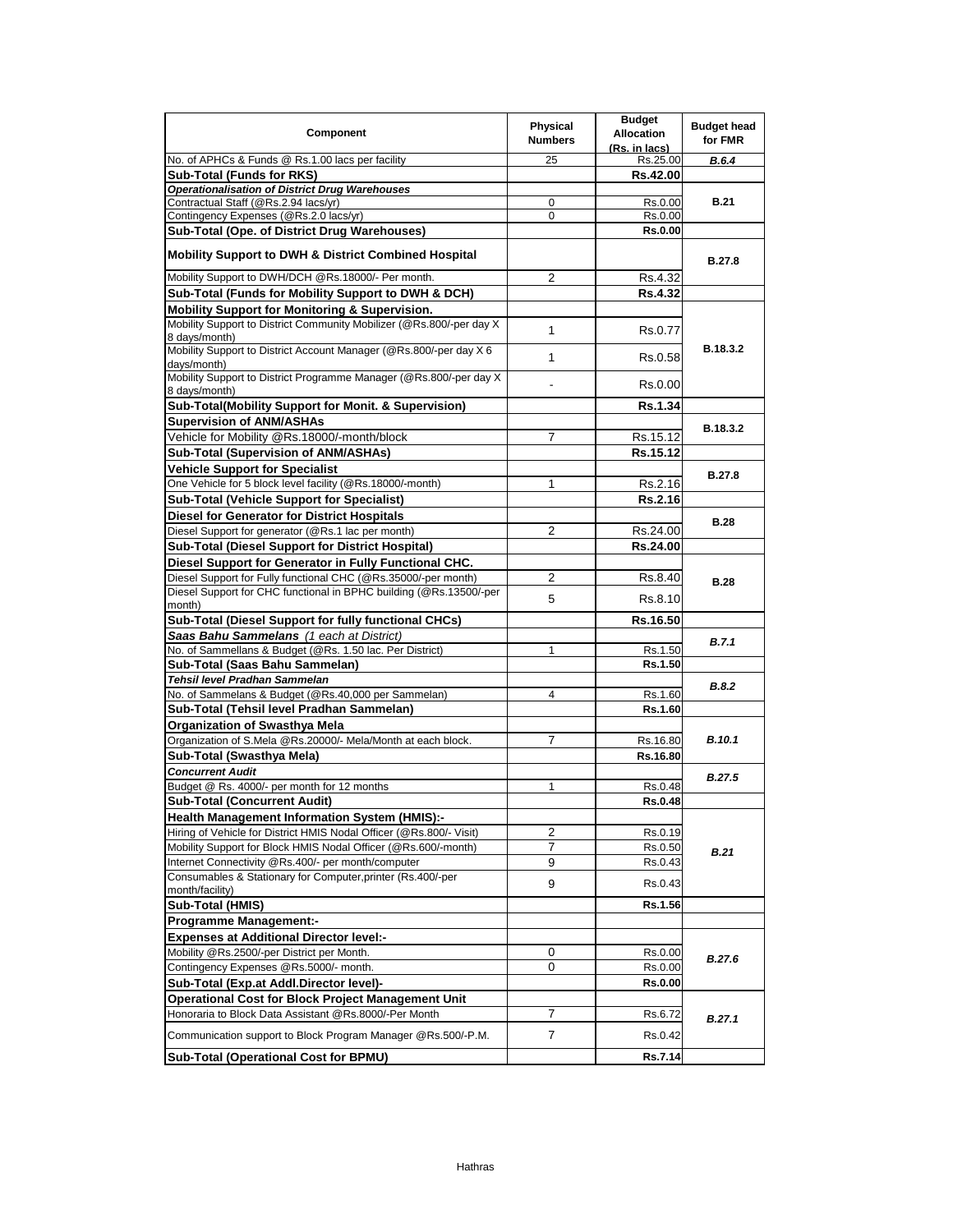| Component                                                                                       | <b>Physical</b><br><b>Numbers</b> | <b>Budget</b><br>Allocation<br>(Rs. in lacs) | <b>Budget head</b><br>for FMR |
|-------------------------------------------------------------------------------------------------|-----------------------------------|----------------------------------------------|-------------------------------|
| <b>Provision of Contractual Staff (AYUSH)</b>                                                   |                                   |                                              |                               |
| <b>Position</b>                                                                                 | No.                               | <b>Budget</b>                                |                               |
| ISM Lady Doctors (@ Rs.24,000/- per month)                                                      | 8                                 | Rs.59.04                                     | B.14.4                        |
| AYUSH Doctors (@ Rs.24,000/- per month)                                                         | 20                                |                                              |                               |
| AYUSH Pharmacists (@ Rs.9,000/- per month)                                                      | 11                                | Rs.6.93                                      | B.14.1                        |
| Sub-Total (Contractual Staff - AYUSH)                                                           |                                   | Rs.65.97                                     |                               |
| Integrated Skill Refresher Training for ANM & LHV.                                              |                                   |                                              |                               |
| Total Work load for the year                                                                    | 64                                |                                              | B.16.3.1                      |
| Total no. of Proposed Batches & Budget @Rs.165950/- per batch.                                  | 4                                 | Rs.6.64                                      |                               |
| Sub-Total (Integrated skill training for ANM/LHV)                                               |                                   | Rs.6.64                                      |                               |
| Infrastructure & Manpower for UIP                                                               |                                   |                                              |                               |
| Mobile Workshop at Regional Depot @Rs.4 Lac.                                                    | $\Omega$                          | Rs.0.00                                      |                               |
| Renovation & Electrification of WIC/WIF                                                         | $\Omega$                          | Rs.0.00                                      |                               |
| Expansion of Cold Chain Store at Regional/Divisional Depo                                       | 0                                 | Rs.0.00                                      | B.26.5                        |
| Expansion of Cold Chain Workshop @Rs.50000/-year/District.                                      | 1                                 | Rs.0.50                                      |                               |
| Mobility Support to Block (1 Vehicle @Rs.800/-per block for 6 days in<br>a month for 12 months) | 7                                 | Rs.4.03                                      |                               |
| IVRS System for Tracking of Beneficiaries.                                                      | $\Omega$                          | Rs.0.00                                      | B.18.3.2                      |
| Sub - Total (Infrasturcture & Manpower for UIP)                                                 |                                   | Rs.4.53                                      |                               |
|                                                                                                 |                                   |                                              |                               |
| Total for Mission Flexipool (Part B) <b>The Contract of Street Street Street</b>                |                                   | Rs.398.42                                    |                               |

| SI. | Component                                                                                                                                                                                                                                                                          | <b>Physical</b><br><b>Numbers</b> | <b>Budget</b><br><b>Allocation</b><br>(Rs. in lacs) |
|-----|------------------------------------------------------------------------------------------------------------------------------------------------------------------------------------------------------------------------------------------------------------------------------------|-----------------------------------|-----------------------------------------------------|
|     |                                                                                                                                                                                                                                                                                    |                                   |                                                     |
|     | Total Number of Immunization Sessions to be organized in the District                                                                                                                                                                                                              | 13464<br>Sessions/Year            |                                                     |
|     | Mobility support for supervision : Supervisory visits by district level<br>officers for monitoring and supervision of RI @ Rs 50000 /District for<br>district level officers (this includes POL and maintenance) per year                                                          | 1                                 | Rs.0.50                                             |
|     | Alternate Vaccine delivery @ Rs 50/- sessionx 3 months(April-June)<br>+2 Vehicles /Blocks for 8 days /month for 9 months (July-March 10)                                                                                                                                           | 13464<br>Sessions/Year            | Rs.6.73                                             |
|     | Focus on Urban slum & underserved areasHiring an ANM @<br>Rs.300/session for four sessions/month/slum of 10000 population and<br>Rs.200/- per month as contingency per slum of i.e. total expense of<br>Rs. 1400/- per month per slum of 10000 population                          | 0 Sessions /year                  | Rs.0.00                                             |
|     | Mobilization of children by ASHA /RI Mobilizer @ Rs 150/- per session                                                                                                                                                                                                              | 13464<br>Sessions/Year            | Rs.20.20                                            |
|     | Support for Computer Assistant for RI reporting (with annual increment<br>of 10% wef from 2010-11Districts @ Rs 8000-10,000 p.m                                                                                                                                                    | $\mathbf{1}$                      | Rs.1.06                                             |
|     | Printing and dissemination of tally sheets, monitoring forms, etc. @<br>Rs 1 /beneficiary                                                                                                                                                                                          | 53096<br><b>Benefiaceries</b>     | Rs.0.53                                             |
|     | Quarterly Review & feedback meeting exclusive for RI at district level<br>with one Block MOIC, ICDS CDPO and other stakeholders<br>stakeholders @ Rs 100/- per participant for meeting expenses (lunch,<br>organizational expenses)                                                | 21                                | Rs.0.08                                             |
|     | Quarterly Review Meetings at Block level Quarterly Review &<br>feedback meeting for exclusive for RI at Block level @Rs 50/-ppas<br>honorarium for ASHA (travel)and Rs 25 /-person at the disposal of<br>MOIC for meeting expenses (refreshments, stationary and Misc<br>expences) | 1306                              | Rs.1.76                                             |
|     | District level orientation training for 2 days of ANM, Multipurpose Health<br>worker @ Rs67300/batch with 20 participants in each batch                                                                                                                                            | 0 Batch                           | Rs.0.00                                             |
|     | One day cold chain handelers training for block level cold chain<br>handlers @ Rs. 26,000 per batch and Rs 3000 for Observer<br>nominated by State                                                                                                                                 | 1Batch                            | Rs.0.29                                             |
|     | One day Training of block level data handlers by DIO and District Cold<br>chain Officer to train about the reporting formats of Immunization and<br>NRHM Rs 300/Participant/Block                                                                                                  | 7                                 | Rs.0.02                                             |
|     | Microplanning at SC levelRs 100/- per subcentre (meeting at block<br>level, logistic)                                                                                                                                                                                              | 201                               | Rs.0.20                                             |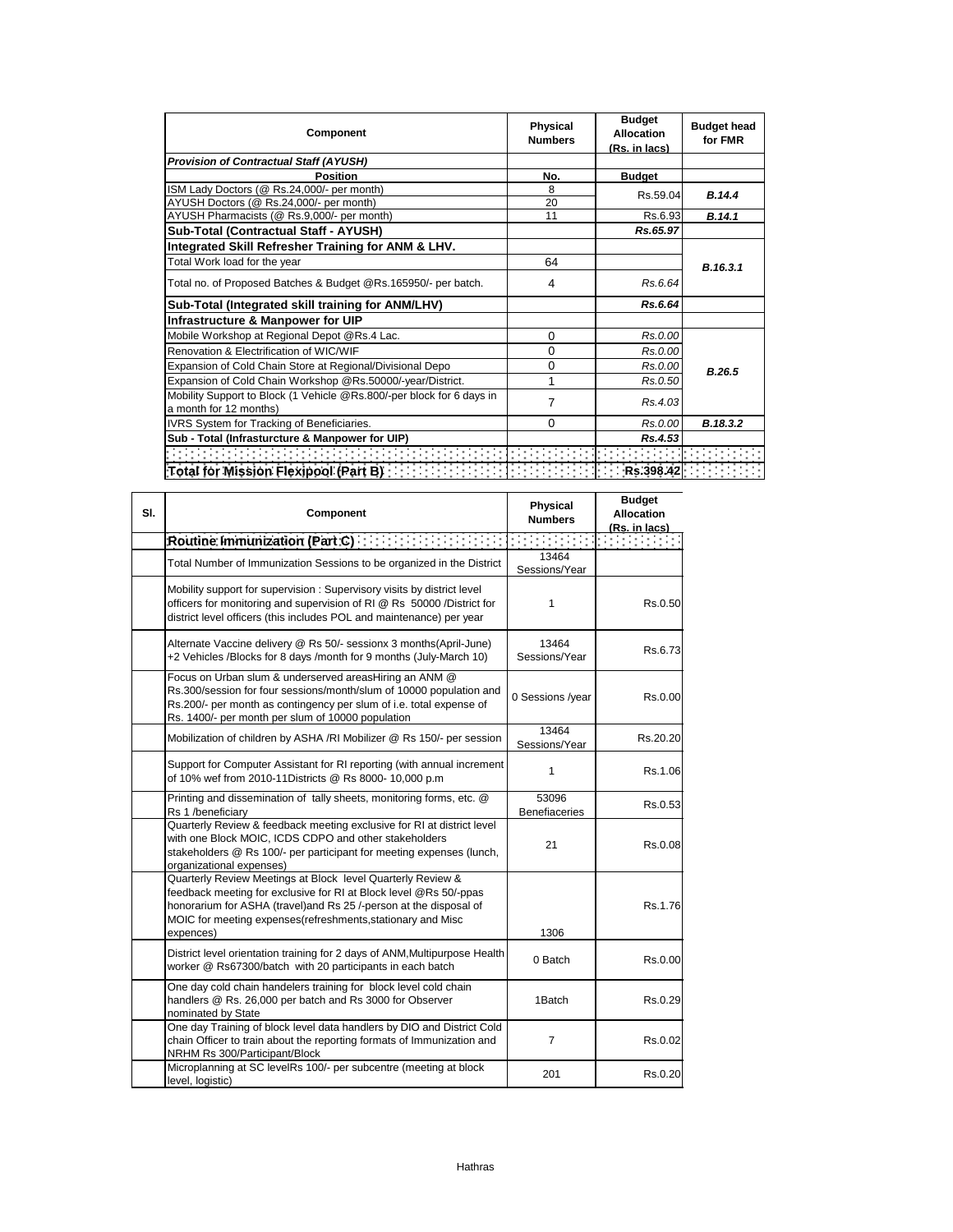| Component                                                                                                                                                           | Physical<br><b>Numbers</b>    | <b>Budget</b><br><b>Allocation</b><br>(Rs. in lacs) | <b>Budget head</b><br>for FMR |
|---------------------------------------------------------------------------------------------------------------------------------------------------------------------|-------------------------------|-----------------------------------------------------|-------------------------------|
| Microplanning at Block & District levelFor consolidation of microplan<br>at PHC/CHC level @ Rs 1000/- block & at district level @ Rs 2000/-<br>per district         | 1District & 7<br><b>Block</b> | Rs.0.09                                             |                               |
| Consumables for computer including provision for internet access for<br>RIMSRs 400/- Month / Districts                                                              | 1                             | Rs.0.05                                             |                               |
| Red/Black Plastic bags etc, 2 bags per session @ Rs. 2/Bag                                                                                                          | 13464<br>Sessions/Year        | Rs.0.65                                             |                               |
| Purchase of Bleach/Hypochlorite solution Rs. 500/vaccine storage<br>point/year X 1000 vaccine storage points                                                        | 8 Vaccine<br>storage points   | Rs.0.04                                             |                               |
| Purchase of Twin bucket Rs 400 per PHC/CHC per year                                                                                                                 | 8Vaccine storage<br>points    | Rs.0.03                                             |                               |
| Funds for purchase of small polythene zipper bags to keep vaccines in<br>the vaccine carriers Rs. 0.5/polythene bag X total number of<br>sessions/year +10% wastage | 13464<br>Sessions/Year        | Rs.0.08                                             |                               |
| Funds for preparing disposal pit for disposal of sharp immunization<br>waste. Rs. 3500/pit X 500 vaccine storage points                                             | 4 Pits                        | Rs.0.14                                             |                               |
| <b>RI</b> subtotal                                                                                                                                                  |                               | Rs.32.45                                            |                               |
| <b>Cold Chain maintenance</b>                                                                                                                                       |                               |                                                     |                               |
| Cold chain maintenance@Rs 500/Block & Rs 10,000/District/Year                                                                                                       | 1District & 7<br><b>Block</b> | Rs.0.28                                             |                               |
| POL for vaccine delivery from State to District and from district to<br>PHC/CHCs@ Rs. 100000/- district/Year)                                                       | 1District                     | Rs.1.00                                             |                               |
| <b>Subtotal Cold Chain</b>                                                                                                                                          |                               | <b>Rs.1.28</b>                                      |                               |
| Sub Total (Part C)                                                                                                                                                  |                               | Rs.33.73                                            |                               |

|              | Part D - National Program                            |                                   |                                                     |                               |
|--------------|------------------------------------------------------|-----------------------------------|-----------------------------------------------------|-------------------------------|
|              | 1. NPCB                                              |                                   |                                                     |                               |
| SI.          | Component                                            | Physical<br><b>Numbers</b>        | <b>Budget</b><br><b>Allocation</b><br>(Rs. in lacs) | <b>Budget Head</b><br>for FMR |
| 1.1          | Govt Sector 30% of Tot. Trgt @531/cat.oprt.(IOL)     | 1619                              | 859689                                              |                               |
| 1.2          | NGO Sector 20% of Tot Trgt @ 656/Cat. Oprt.(IOL)     | 1080                              | 708480                                              |                               |
| 1.3          | Pvt. Sector 50% of Tot trgt.                         | 2699                              | $\Omega$                                            |                               |
|              | <b>Sub Total</b>                                     | 5398                              | 1568169                                             |                               |
| $\mathbf{2}$ | SES (Free Spec. to Children) @ of 100/-Spec          | 562                               | 0                                                   |                               |
| 3            | Vision Centre @ 50,000/Centre Equipment              |                                   |                                                     |                               |
| 4            | Operations other than Cataract                       | 89                                | 89000                                               |                               |
| 5            | Eye Collection @ 500/Cornea.                         | $\Omega$                          | $\Omega$                                            |                               |
|              | Total allocated for the District in Rs.              | 6049                              | 1657169                                             |                               |
|              | 2. RNTCP(WB)                                         |                                   |                                                     |                               |
| SI.          | Component                                            | <b>Physical</b><br><b>Numbers</b> | <b>Budget</b><br><b>Allocation</b>                  | <b>Budget Head</b><br>for FMR |
|              |                                                      |                                   | (Rs. in lacs)                                       |                               |
|              | <b>1 CIVIL WORKS</b>                                 |                                   | 25400                                               |                               |
|              | <b>2 LABORATORY MATERIALS</b>                        |                                   | 196000                                              |                               |
|              | 3 HONERARIUM                                         |                                   | 285995                                              |                               |
|              | 4 IEC/PUBLICITY                                      |                                   | 96950                                               |                               |
|              | 5 EQUIPMENT MAINTENANCE                              |                                   | 61200                                               |                               |
|              | 6 TRAINING<br><b>7 POL &amp; VEHICLE MAINTENANCE</b> |                                   | 115945<br>60000                                     |                               |
|              | <b>8 VEHICLE HIRING CHARGES</b>                      |                                   | 207000                                              |                               |
|              | 9 NGO/PP SUPPORT                                     |                                   | 276600                                              |                               |
|              | 10 MISCELLANEOUS EXPENSES                            |                                   | 166840                                              |                               |
|              | 11 CONTRACTUAL SERVICES                              |                                   | 1413000                                             |                               |
|              | 12 PRINTING                                          |                                   | 85803                                               |                               |
|              | 13 RESEARCH & STUDIES                                |                                   |                                                     |                               |
|              | <b>14 MEDICAL COLLEGES</b>                           |                                   |                                                     |                               |
|              | 15 PROCUREMENT OF VEHICLES                           |                                   | $\Omega$                                            |                               |
|              | 16 PROCUREMENT OF EQUIPMENT<br>Sub-TOTAL             |                                   | 2990733                                             |                               |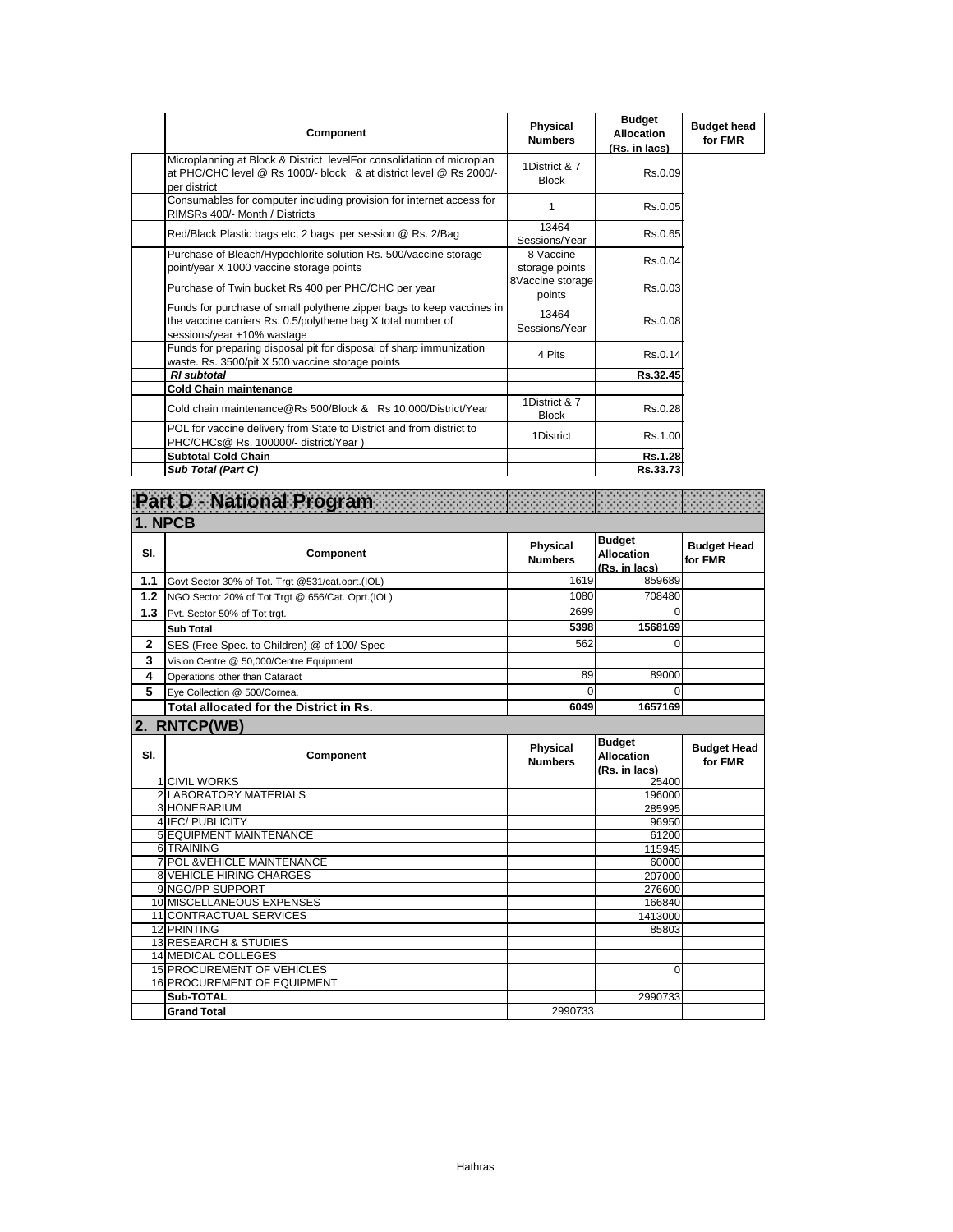| Component                                                                                         | <b>Physical</b><br><b>Numbers</b> | <b>Budget</b><br><b>Allocation</b><br>(Rs. in lacs) | <b>Budget head</b><br>for FMR |
|---------------------------------------------------------------------------------------------------|-----------------------------------|-----------------------------------------------------|-------------------------------|
| 3. NLEP                                                                                           |                                   |                                                     |                               |
| <b>Activities</b>                                                                                 | <b>Physical Targets Financial</b> |                                                     |                               |
|                                                                                                   |                                   | <b>Allocation</b>                                   |                               |
| 1 Contractual Services- Driver                                                                    |                                   |                                                     |                               |
| Remuneration @ Rs. 7,000/= P.M.                                                                   | $\mathbf 0$                       | 0                                                   |                               |
| Sub total                                                                                         |                                   | 0                                                   |                               |
| 2 Office Maintenance                                                                              |                                   |                                                     |                               |
| Telephone/Fax/Internet @ Rs. 15,000/= P.A.<br>Office Operation & Maintenance @ Rs. 18,000/= P.A.  |                                   | 15000                                               |                               |
|                                                                                                   |                                   | 18000                                               |                               |
| Consum-ables Stationery @ Rs. 24,000 P.A.<br>Maintenance of Office Equipment & Furniture etc.     |                                   | 24000<br>15000                                      |                               |
| Sub total                                                                                         |                                   | 72000                                               |                               |
| 3 Mobility-                                                                                       |                                   |                                                     |                               |
| Vehicle operation / hiring of 1 Vehicle @ Rs 75000 P.A.                                           |                                   | 75000                                               |                               |
| Sub total                                                                                         |                                   | 75000                                               |                               |
| 4 Training                                                                                        |                                   |                                                     |                               |
| 4 Days' Training of newly recruited Medical Officers @ Rs 28,000 per                              |                                   |                                                     |                               |
| batch of 30 trainees                                                                              | 0                                 | 0                                                   |                               |
| 3 Days' Training of newly recruited Health Workers @ Rs 24,000 per<br>batch of 30 trainees        | 0                                 | 0                                                   |                               |
| 2 Days' Refresher Training of Medical Officers @ Rs 16,000 per batch                              |                                   |                                                     |                               |
| of 30 trainees                                                                                    | 30                                |                                                     |                               |
| 2 Days' Refresher Training of Health Workers @ Rs 16,000 per batch                                |                                   |                                                     |                               |
| of 30 trainees                                                                                    | 45                                | 40000                                               |                               |
| Sub total                                                                                         |                                   | 40000                                               |                               |
| 5 Procurement                                                                                     |                                   |                                                     |                               |
| Supportive medicines and other items for patients @ Rs39 per patient                              |                                   |                                                     |                               |
| under treatment                                                                                   |                                   | 2500                                                |                               |
| Splints, Crutches, Items for Deformity Patients Rs. 15/= per patient                              |                                   |                                                     |                               |
| under treatment<br>Patient Welfare Rs. 26/= per patient under treatment                           |                                   | 2000<br>1700                                        |                               |
| Printing of forms @ Rs. 39/= per patient under treatment                                          |                                   | 2500                                                |                               |
| Sub total                                                                                         |                                   | 8700                                                |                               |
| 6 IEC Activities                                                                                  |                                   |                                                     |                               |
| Rallies @ Rs. 5,000/= each                                                                        | 2                                 | 10000                                               |                               |
| School Quiz @ Rs. 1000/= each                                                                     | 10                                | 10000                                               |                               |
| IPC workshops of ASHA @ Rs. 5000/= each                                                           | $\overline{2}$                    | 10000                                               |                               |
| Health Mela in local festivals, Melas etc. @ Rs. 5,000/= each                                     |                                   | 5000                                                |                               |
| Sub total                                                                                         |                                   | 35000                                               |                               |
| 7 Urban Leprosy Project                                                                           |                                   |                                                     |                               |
| <b>Supportive Medicines</b>                                                                       |                                   | 9000                                                |                               |
| Monitoring & Supervision                                                                          |                                   | 6000                                                |                               |
| MDT delivery & follow-up services                                                                 |                                   | 11300                                               |                               |
| Sub total                                                                                         |                                   | 26300                                               |                               |
| 8 Incentive to Ashas                                                                              |                                   | 8900                                                |                               |
| 9 Review Meetings                                                                                 |                                   | 18000                                               |                               |
| 10 Disability Prevention & Medical Rehabilitation                                                 |                                   |                                                     |                               |
| Screening Camp for selection of RCS patients                                                      |                                   | $\Omega$                                            |                               |
| Screening Camp - miscellaneous expenses<br>Screening Camp- Self Care Kits & patient Welfare items |                                   | $\mathbf 0$                                         |                               |
|                                                                                                   |                                   | 0                                                   |                               |
| Sub total<br>11 Cash Assistance                                                                   |                                   | $\mathbf 0$                                         |                               |
| Cash assistance- POL for Vehicle                                                                  |                                   | 15000                                               |                               |
| Cash assistance- TA DA for Leprosy Staff                                                          |                                   | 30000                                               |                               |
| Sub total                                                                                         |                                   | 45000                                               |                               |
| <b>Grand Total</b>                                                                                |                                   | 328900                                              |                               |
|                                                                                                   |                                   |                                                     |                               |
| <b>4. NVBDCP</b>                                                                                  |                                   |                                                     |                               |
| <b>Activity Proposed</b><br>Sl.<br>No.                                                            | Physical<br><b>Numbers</b>        | <b>Budget</b><br>Allocation (Rs.<br>In lacs)        | <b>Budget</b> head<br>for FMR |
| 1 DBS (Domestic Budgetary Support)                                                                |                                   |                                                     |                               |
|                                                                                                   |                                   |                                                     |                               |
|                                                                                                   |                                   |                                                     |                               |
| 1.1 Malaria                                                                                       |                                   |                                                     |                               |
| Incentive to ASHA                                                                                 |                                   | 540000                                              |                               |
| Training<br>Monitoring & Supervision                                                              |                                   | 40500                                               |                               |